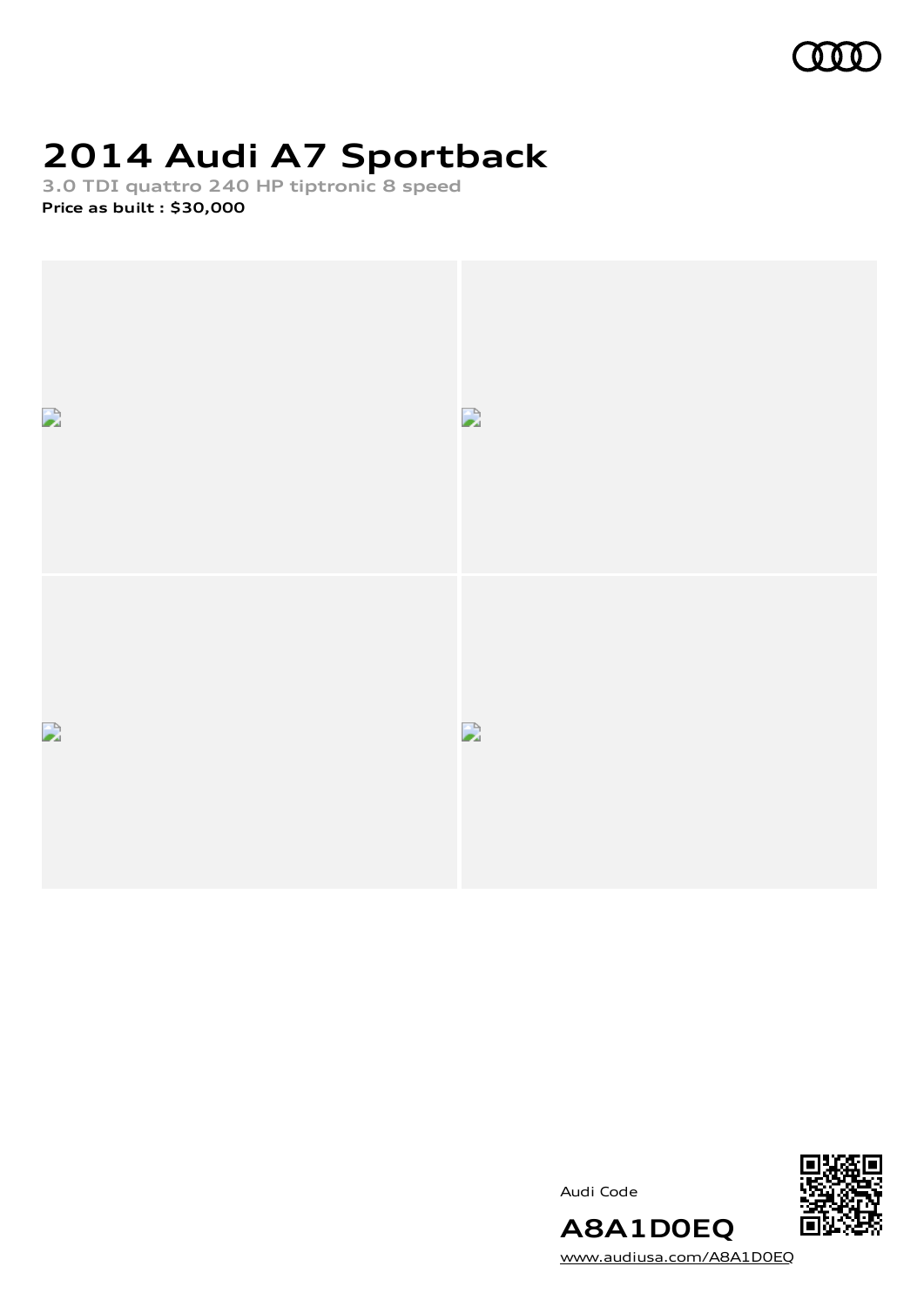### **Summary**

### **Audi 2014 Audi A7 Sportback**

3.0 TDI quattro 240 HP tiptronic 8 speed

**Price as buil[t](#page-10-0)** \$30,000

#### **Exterior colour**

Ice Silver metallic

#### D

#### **Further Information**

|                 | N٥           |
|-----------------|--------------|
| Mileage         | 77,980 miles |
| Type of vehicle | Used car     |

**Warranty**

#### **Interior colour**

#### **Technical Specifications**

Engine type Six-cylinder Displacement/Bore and 2,967/83.0 x 91.4 cc/mm stroke

Top track speed 130 mph mph

Acceleration (0 - 60 mph) 5.5 sec. seconds

#### **Audi Code** A8A1D0EQ

**Your configuration on www.audiusa.com** [www.audiusa.com/A8A1D0EQ](https://www.audiusa.com/A8A1D0EQ)

**Commission number** 67d8cdcc0a0e09a92577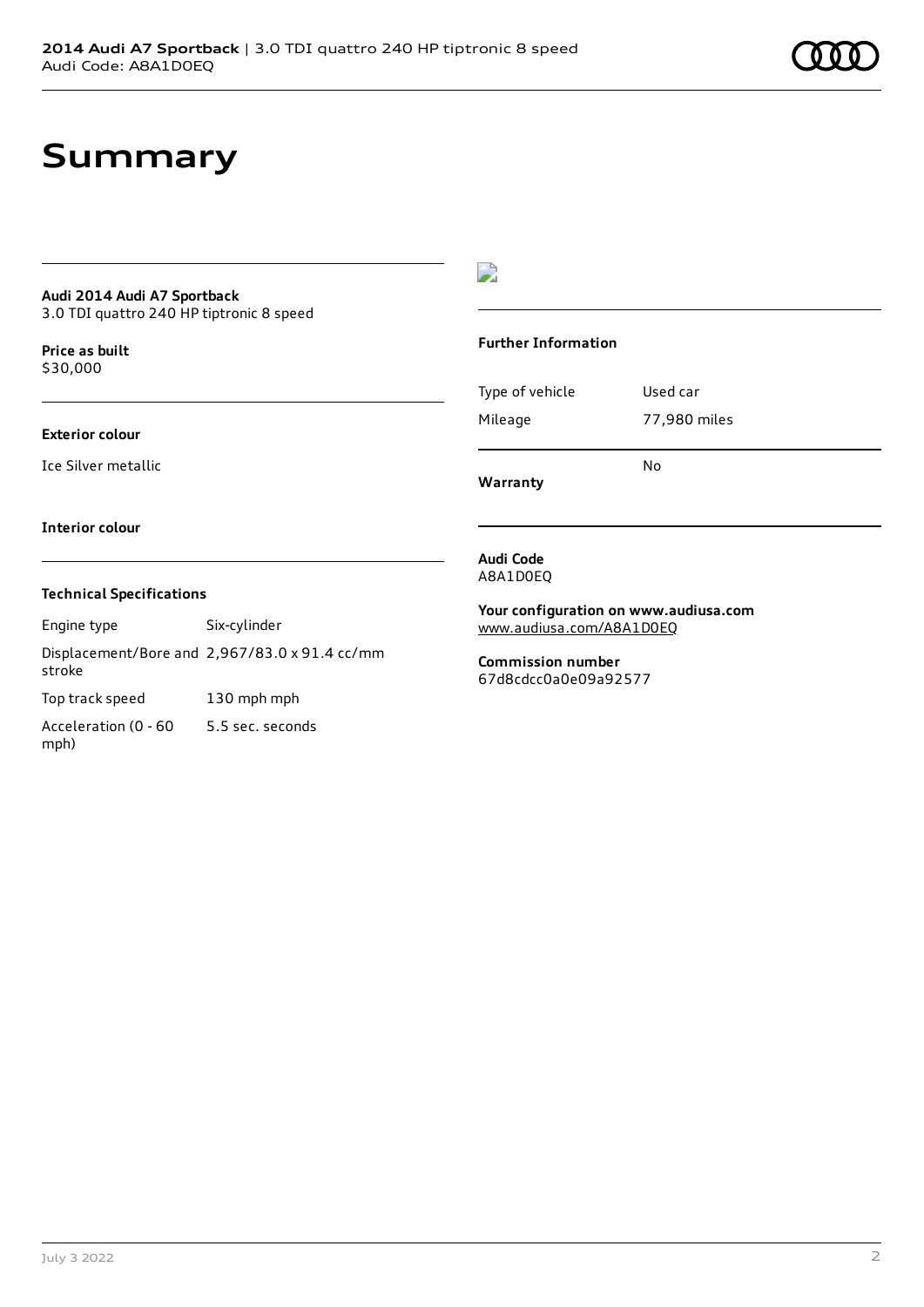# **Equipment**

Ice Silver metallic

Audi adaptive cruise control with stop & go

Power-adjustable, power-folding, auto-dimming, heated exterior side mirrors with memory

Heated rear seats

Audi pre sense® plus

BOSE® Surround Sound System

Audi active lane assist





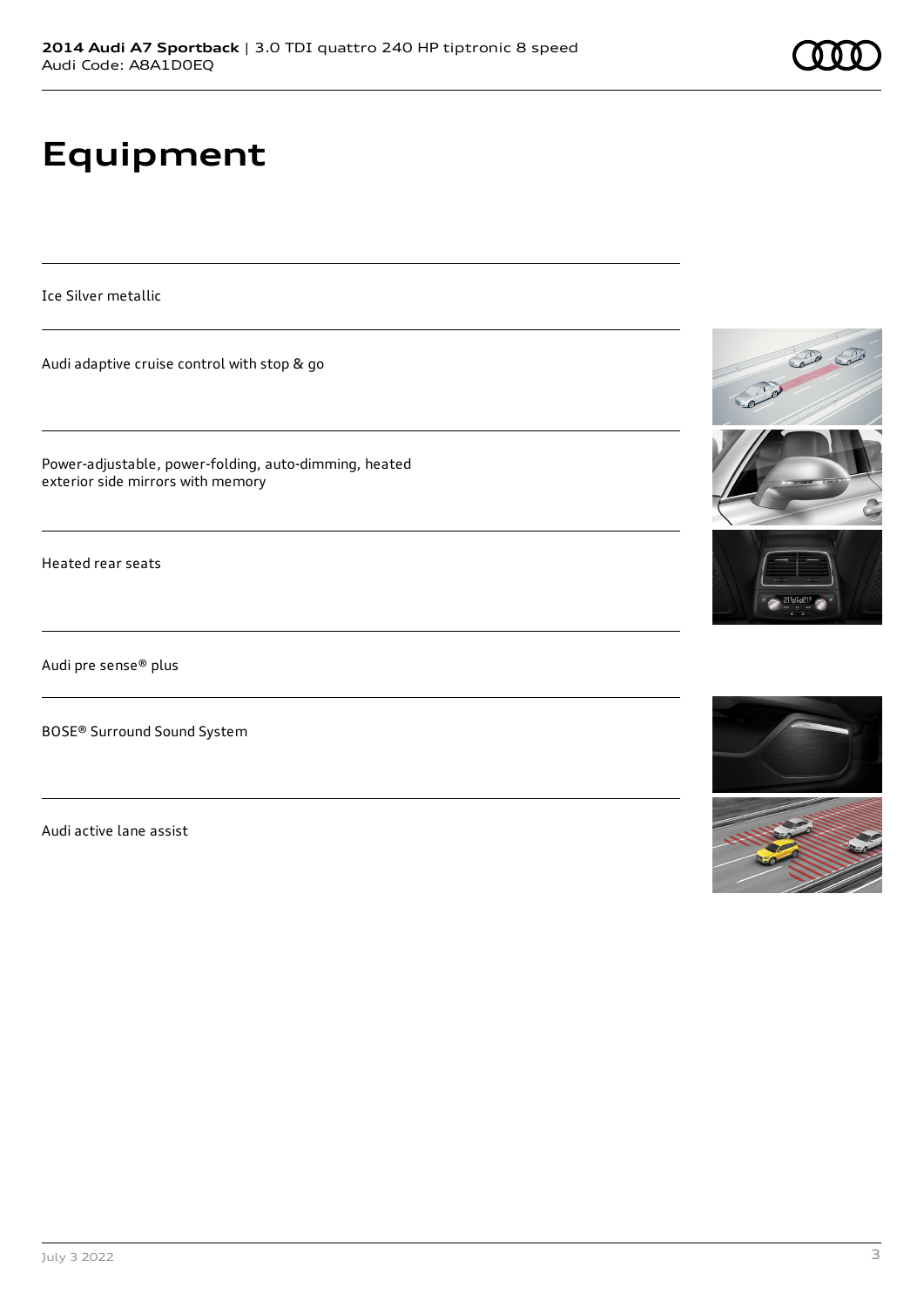## **Standard features**

#### **Safety and Security**

| 4UH             | Driver and front passenger dual-stage<br>airbags, knee airbags, thorax side airbags<br>and Sideguard® head curtain airbags |
|-----------------|----------------------------------------------------------------------------------------------------------------------------|
| 1AT             | Anti-lock Brake System (ABS) with Electronic<br>Brake-pressure Distribution (EBD) and brake<br>assist                      |
| UH1             | Electromechanical parking brake                                                                                            |
| VC <sub>2</sub> | Garage door opener (HomeLink®)                                                                                             |
| 6Y2             | Cruise control speed limit system                                                                                          |
| QZ7             | Tilt and telescopic manually adjustable<br>steering column (Power & memory on<br>Prestige)                                 |
| 7K6             | Tire pressure monitoring system                                                                                            |
| 4X3             | Head airbag system                                                                                                         |
| 8N6             | Light / rain sensor                                                                                                        |
| 413             | Audi advanced key (keyless access)                                                                                         |
| 3B7             | Child seat anchor according to Canadian<br>requirements and child seat system ISOFIX                                       |
|                 |                                                                                                                            |

#### **Exterior**

| 0PO             | Dual exhaust outlets                                                                     |
|-----------------|------------------------------------------------------------------------------------------|
| 1S1             | Tool kit and car jack                                                                    |
| 5]2             | Adaptive rear spoiler                                                                    |
| 8EH             | Bi-functional headlight with gas discharge<br>lamp, for driving on the right (US design) |
| 803             | Audi automatic headlamp leveling                                                         |
| HT <sub>2</sub> | All weather tires 255/40 R19 100H xl NAR                                                 |
| 8SL             | LED taillight technology and rear fog lights                                             |
| 4KC             | Side and rear windows in heat-insulatingglass                                            |
| 4ZB             | High-gloss package                                                                       |

#### **Exterior**

C8K 19" 10-spoke design wheels with 255/40 allseason tires

#### **Interior**

| QE1 | Storage package                                     |
|-----|-----------------------------------------------------|
| 3FE | Sunroof                                             |
| 7M1 | Door sill trims with aluminium inlays               |
| 6N) | Black cloth headliner                               |
| 4L6 | Interior mirror with automatic anti-glare<br>action |
| QQ1 | Interior and exterior lighting package              |
| 2C5 | Axial and vertical adjustable steering column       |
| 6E3 | Front centre armrest                                |
| 7F9 | Gear lever/selector lever knob                      |
| 4E9 | Power trunk open/close and hands-free<br>release    |
| 3N) | Five-seat configuration                             |
| 7HA | Without leather                                     |
| N1F | leather seating surfaces                            |
| 7TL | Fine Grain Ash Natural Brown Wood inlay             |
|     |                                                     |

#### **Infotainment and Driver Assistance**

| U) 1 | MMI touch                                                       |
|------|-----------------------------------------------------------------|
| 7X2  | Parking system plus (includes front/rear<br>sensors)            |
| UF7  | Audi music interface with $i$ Pod $\textcircled{e}$ integration |
| 9Q8  | 7" color driver information system                              |
| 8DY  | HD Radio <sup>™</sup> Technology                                |
|      |                                                                 |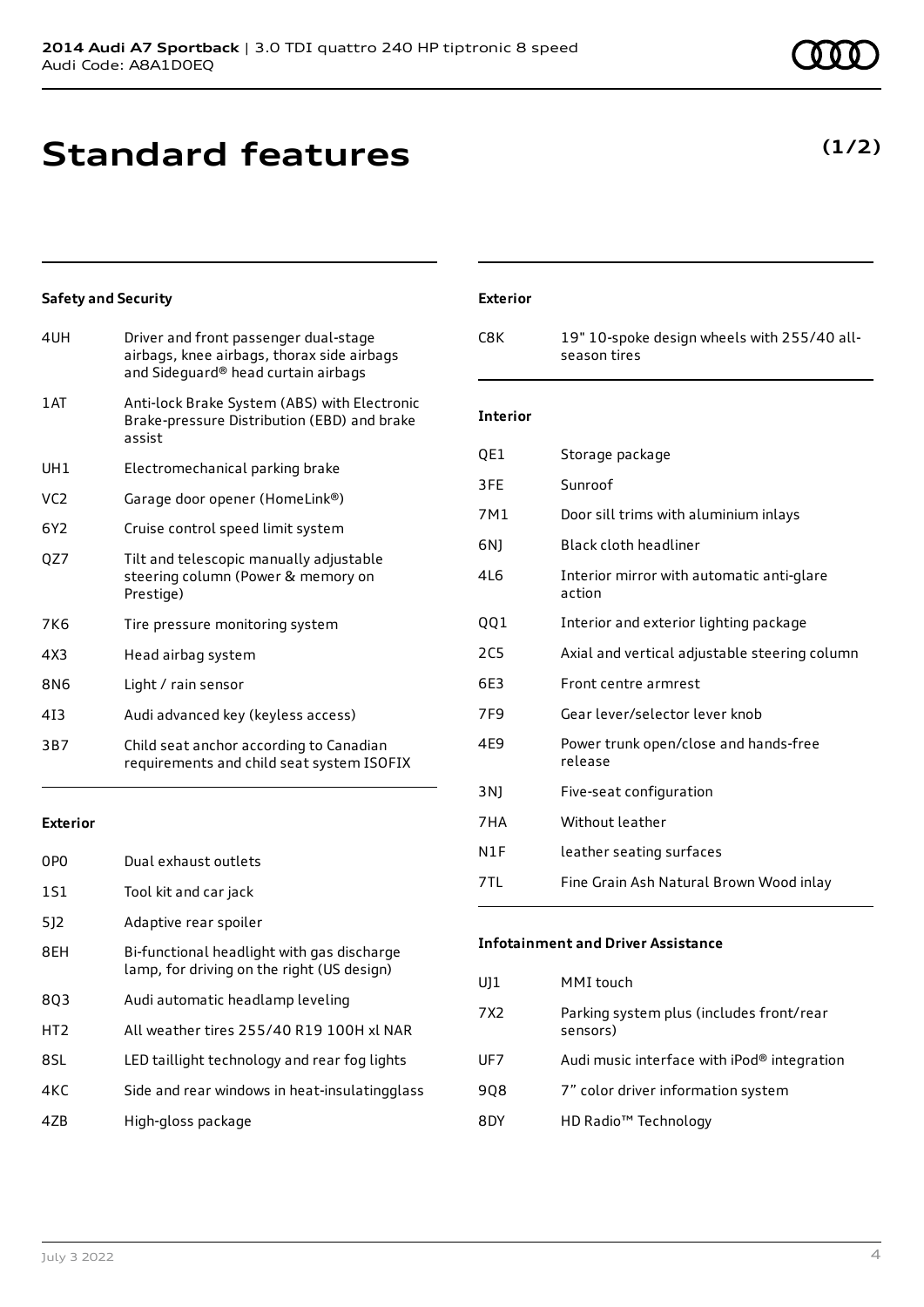**(2/2)**

### **Standard features**

**Infotainment and Driver Assistance**

9ZW BLUETOOTH® wireless technology preparation for mobile phone

July 3 2022 5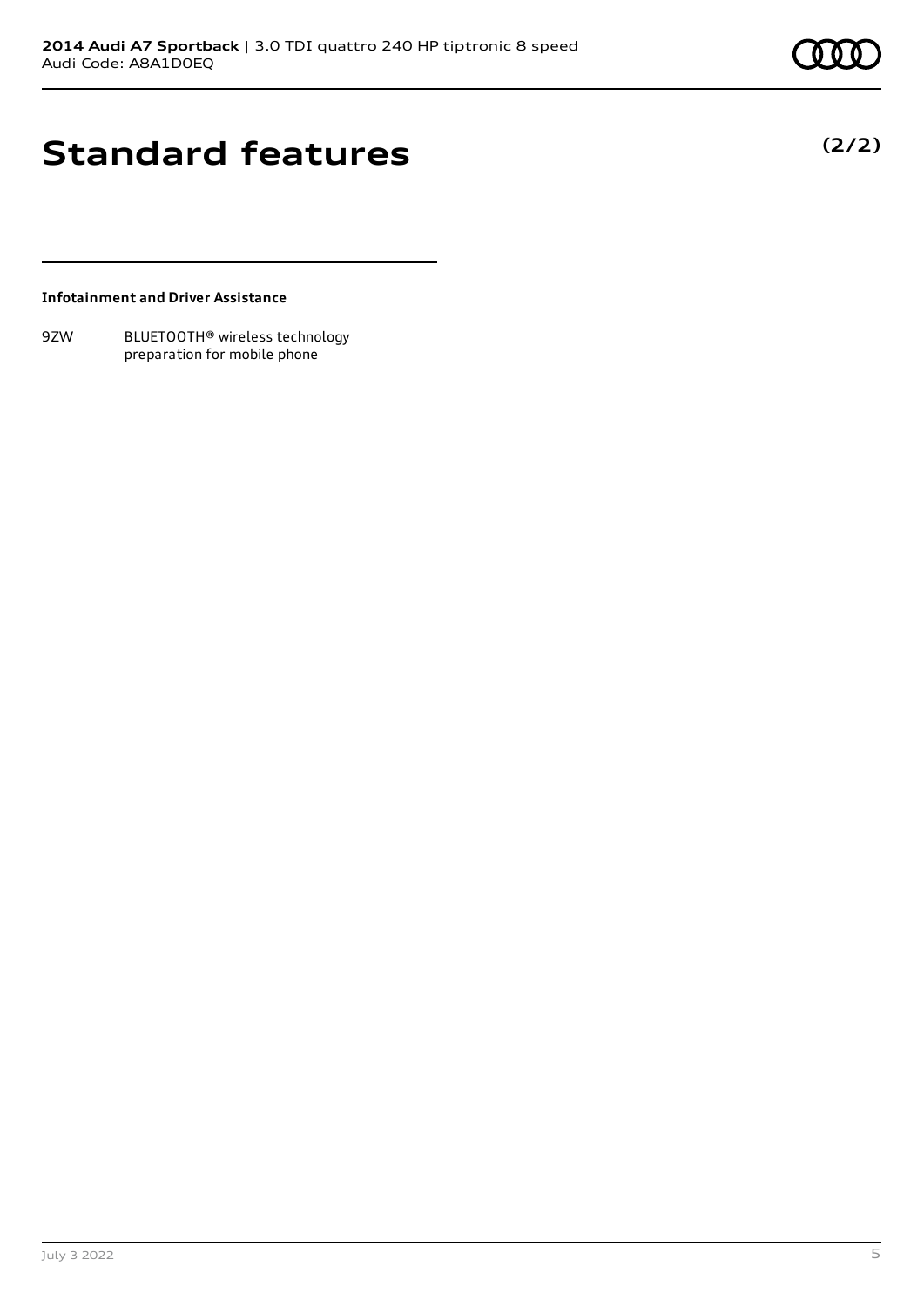## **Dealer remarks**

Sensibility and practicality define the 2014 Audi A7!

It delivers plenty of power and excellent gas mileage! A turbocharger is also included as an economical means of increasing performance. This 4 door, 5 passenger hatchback still has less than 80,000 miles! Audi infused the interior with top shelf amenities, such as: high intensity discharge headlights, a power rear cargo door, and power windows. Performance and efficiency are both prioritized thanks to the 3 liter 6 cylinder engine, and for added security, dynamic Stability Control supplements the drivetrain.

We pride ourselves in the quality that we offer on all of our vehicles. Please don't hesitate to give us a call.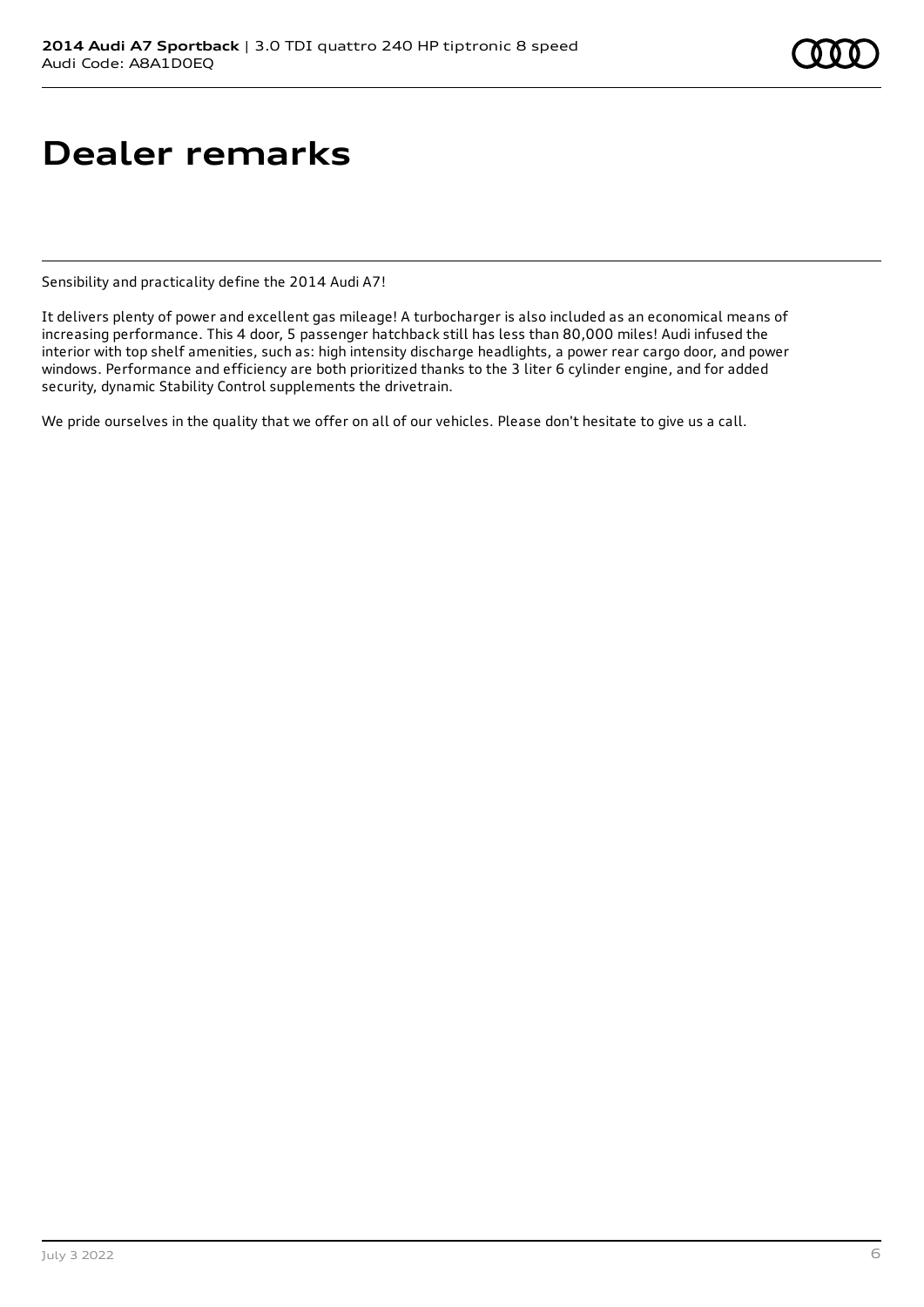## **Technical Specifications**

#### **Engineering | Performance**

| Engine type                                | Six-cylinder                                  |
|--------------------------------------------|-----------------------------------------------|
| Acceleration (0 - 60<br>mph)               | 5.5 sec. seconds                              |
| Engine block                               | Vermicular Graphite Cast-iron                 |
| Induction/fuel injection Turbocharged/TDI® |                                               |
| Cylinder head                              | Aluminum-alloy, cross flow                    |
| Horsepower                                 | $240 \text{ @ } 3,500 \text{ @ }$ rpm         |
| stroke                                     | Displacement/Bore and 2,967/83.0 x 91.4 cc/mm |
| Top track speed                            | 130 mph mph                                   |
| Valvetrain                                 | 24-valve DOHC                                 |

#### **Transmission | Drivetrain**

| Gear ratios: 8th         | 0.667 |
|--------------------------|-------|
| Gear ratios: 6th         | 1.000 |
| Gear ratios: Final Drive | 2.519 |
| Gear ratios: 7th         | 0.839 |
| Gear ratios: 4th         | 1.667 |
| Gear ratios: 5th         | 1.285 |
| Gear ratios: 2nd         | 3.143 |
| Gear ratios: 3rd         | 2.106 |
| Gear ratios: Reverse     | 3.317 |
| Gear ratios: 1st         | 4 714 |

| Steering type                      | Electromechanical power steering<br>system                                               |
|------------------------------------|------------------------------------------------------------------------------------------|
| Turning diameter, curb-<br>to-curb | 39.0 ft                                                                                  |
| Steering ratio                     | 15.9:1                                                                                   |
| Suspension                         |                                                                                          |
| Front axle                         | Five-link front suspension                                                               |
| Rear axle                          | Trapezoidal-link rear suspension                                                         |
| <b>Brakes</b>                      |                                                                                          |
| <b>Front brakes</b>                | 13.6 (ventilated disc) in                                                                |
| Rear brakes                        | 13.0 (ventilated disc) in                                                                |
| <b>Body</b>                        |                                                                                          |
| Material                           | ultra® lightweight technology-<br>aluminum exterior body panels and<br>a steel chassis   |
| <b>Warranty   Maintenance</b>      |                                                                                          |
| Warranty                           | 4-Year/50,000 mile new vehicle<br>limited warranty                                       |
| Maintenance                        | 12-Month/5,000 mile (whichever<br>occurs first) NO CHARGE first<br>scheduled maintenance |

**Steering**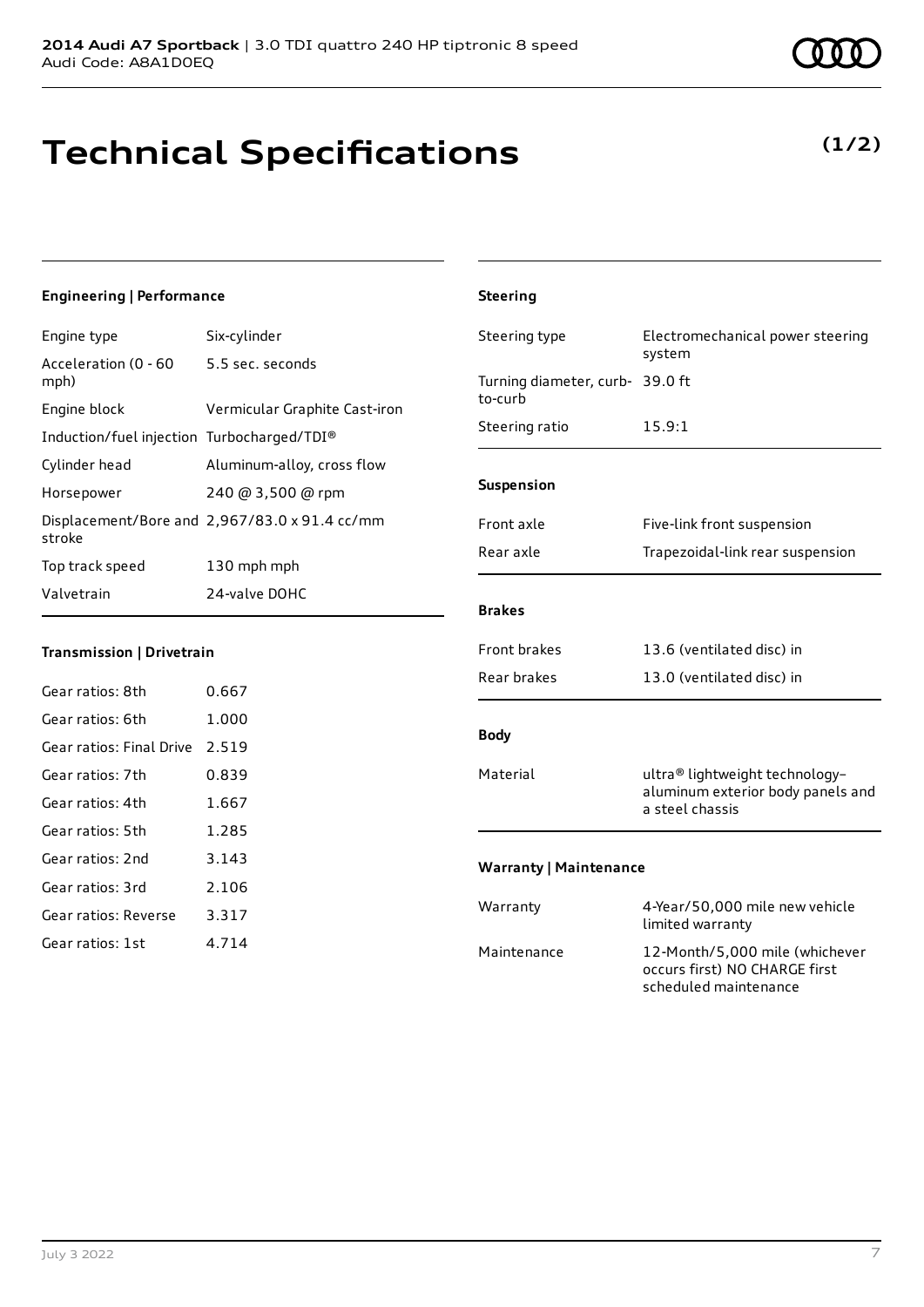### **Technical Specifications**

#### **Exterior Measurements**

| Height                        | 55.9 in  |
|-------------------------------|----------|
| Length                        | 195.6 in |
| Wheelbase                     | 114.7 in |
| Drag coefficient              | .30 Cw   |
| Overall width with<br>mirrors | 84.2 in  |
| Track rear                    | 64.4 in  |
| Track front                   | 64.7 in  |
| Curb weight                   | 4,266 lb |

#### **Interior measurements**

| Seating capacity                          | 5                 |
|-------------------------------------------|-------------------|
| Shoulder room, rear                       | 55.9 in           |
| Leg room, rear                            | 37.0 in           |
| Shoulder room, front                      | 57.2 in           |
| Head room, rear                           | 36.6 in           |
| Leg room, front                           | 41.3 in           |
| Head room, front                          | 36.9 in           |
| Cargo volume, rear<br>seatbacks up/folded | 24.5 cu ft, cu ft |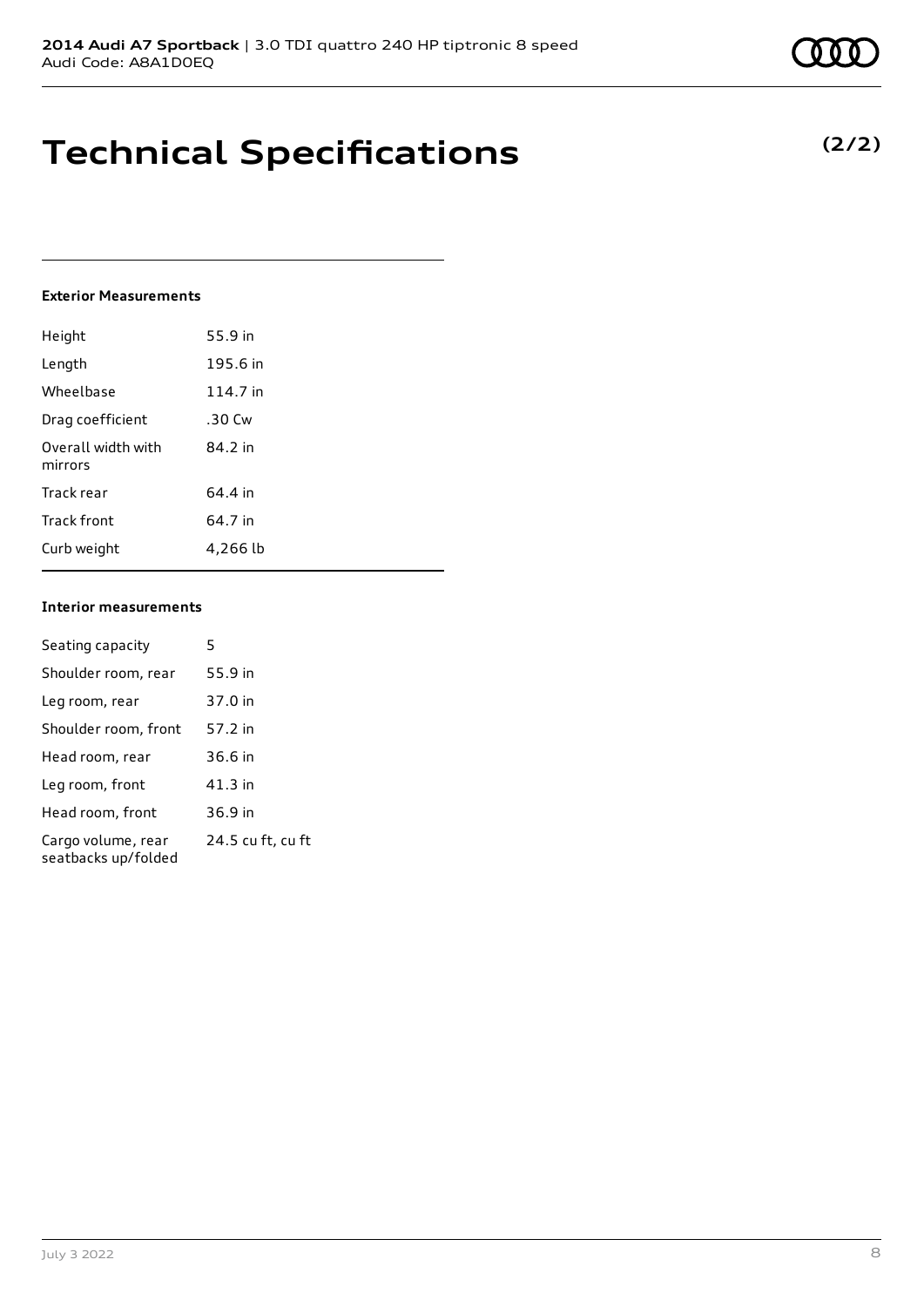

### **Consumption- and emission**

**Consumption by NEDC**

combined 29 mpg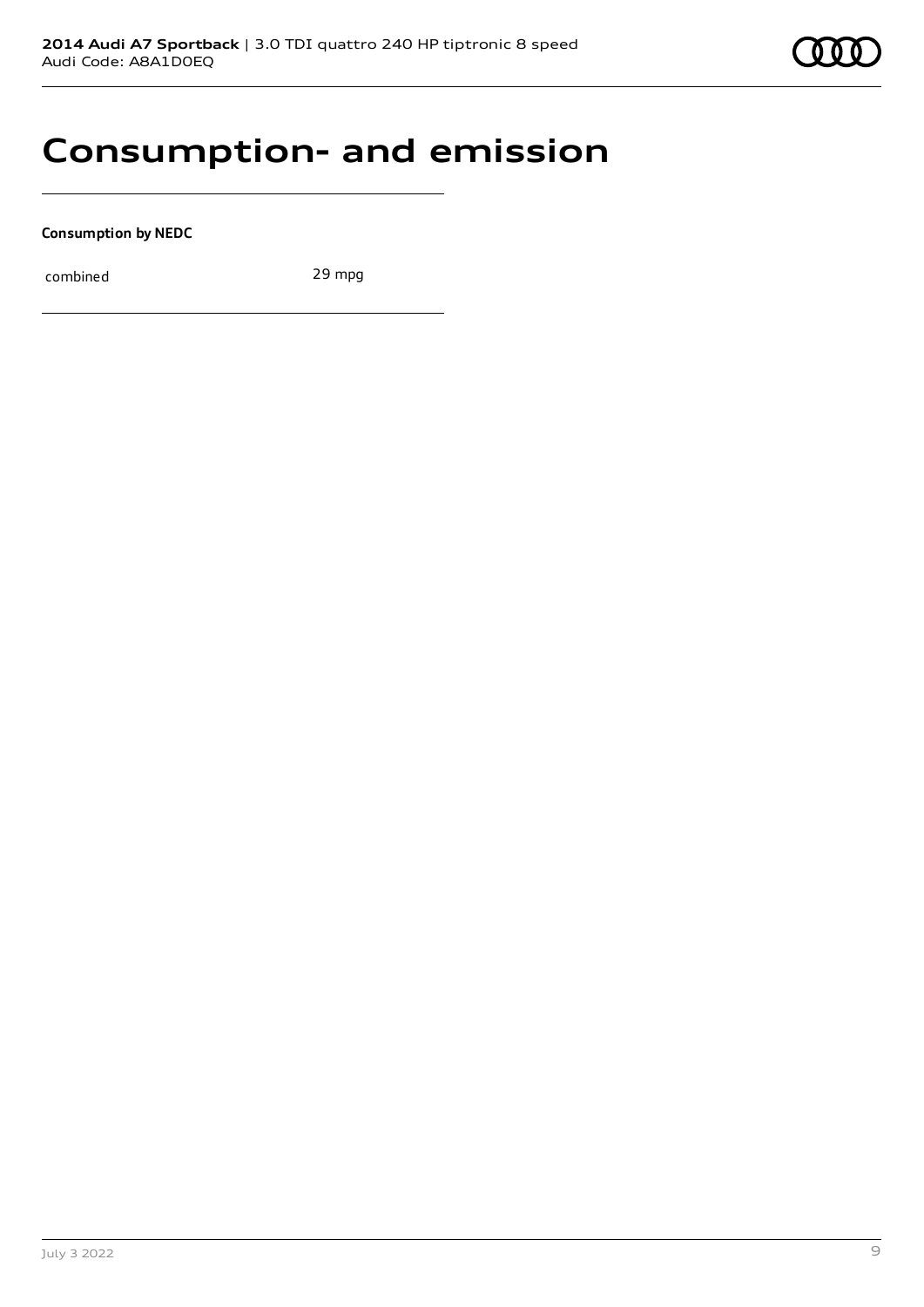# **Contact**

Dealer **Audi Tucson**

4646 E 22nd St 85711 Tucson AZ

Phone: +15207481000 FAX: 5207458387

www: [https://www.auditucson.com](https://www.auditucson.com/)